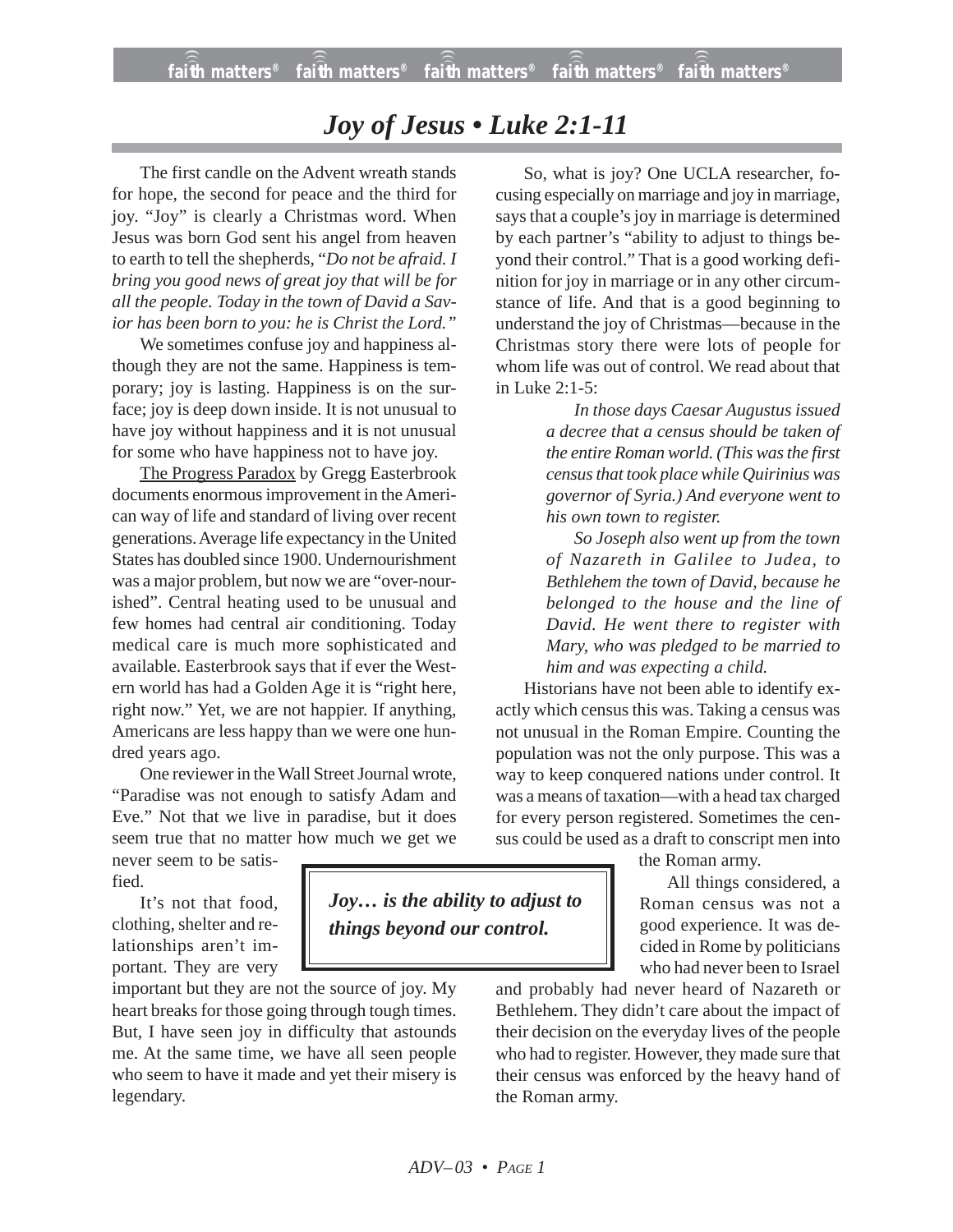## **faith matters® faith matters® faith matters® faith matters® faith matters®** ))) ))) ))) ))) )))

This particular census required that people return to the communities of their family origin. Because Joseph was a descendant of the famous King David, he and his immediate family were forced to register for the census in David's hometown of Bethlehem. There were no hardship exemptions for pregnancy. Joseph had no choice but to transport his nine-months-pregnant wife more than sixty miles from the lowlands of Nazareth in the north to the higher elevation of Bethlehem in the Judean hills to the south along a caravan route that was dangerous. There were bandits and all types of risks to face. It could not have been an easy journey.

For them, money was a problem. They were a poor young couple who could not afford the tax. We know that from other pieces of their biography because they claimed exemptions that were allowed only to the poorest of people within the society. They had to hurry and get to Bethlehem. This was a head tax and, if the baby was born along the roadside, that meant that when they arrived in Bethlehem their taxes would go up fifty percent because there would be three to register instead of two.

Political pressure is part of every generation. Governments go to war. They legislate taxes, marriage laws, divorce regulations, education and public health policy. In our generation insurance companies determine if we can have surgery or afford medicine. Judges decide who gets the children and how the inheritance is divided. Some laws are moral and some are not. Some decisions help us and others are extreme burdens. The bottom line is that most of us have no control. Rarely can one person take on the establishment and win. In a sense, we can all share the forced journey to Bethlehem.

When Joseph and Mary arrived in Bethlehem the city's lodging was sold out. Bethlehem was a small town. There were no hotels like in modern cites; no "Bed and Breakfast" places to stay. Bethlehem was the kind of small town people chose to leave when they grew up. Even the most famous native son, David moved away when he grew up and never lived there again. The census required everyone to register at their ancestral family village. All the descendants of the people who had moved away were coming back to Bethlehem.

Why didn't Joseph and Mary just stay with relatives if that's where they were from? Probably there weren't any relatives left that they knew. The family was so long gone that there was no family left.

My mother was born in White Haven in the north of England. Her father died when she was a young child leaving my grandmother with three small children under the age of five. She and her family immigrated to the United States when my mother was in her twenties. To my knowledge there are no known relatives left in the north of England.

My father was born in Camden, New Jersey. The house where he grew up was torn down for redevelopment many years ago. No relatives have lived in Camden in fifty years. If I were required by some government to return to White Haven or Camden there would be no place for me to stay.

There was no place for Joseph and Mary. It's not because Bethlehem was a bad place. The innkeeper was not greedy or insensitive. There was just no room. What were Joseph and Mary to do? Where were they to go? Mary was full term. Labor was beginning. She had to have a place for this baby to be born. But they were poor and desperate. The whole situation was way beyond their control. There was no Plan B. There was no safety net. They needed something they could not have.

We like to have life under control. I do, at least. My idea of the way to go on a trip is to take multiple credit cards and plenty of cash. Take two cell phones, have an extra rental car reservation, a full-size spare tire and a granola bar, just in case. But then come those times in life when nothing is under our control. There isn't enough money. The insurance company won't pay. The diagnosis is certain. The divorce is final. The bankruptcy is inevitable. All of life is beyond control. There is no one to turn to, no place to stay. Luke 2:6-7 tells us:

> *While (Joseph and Mary) were (in Bethlehem), the time came for the baby to*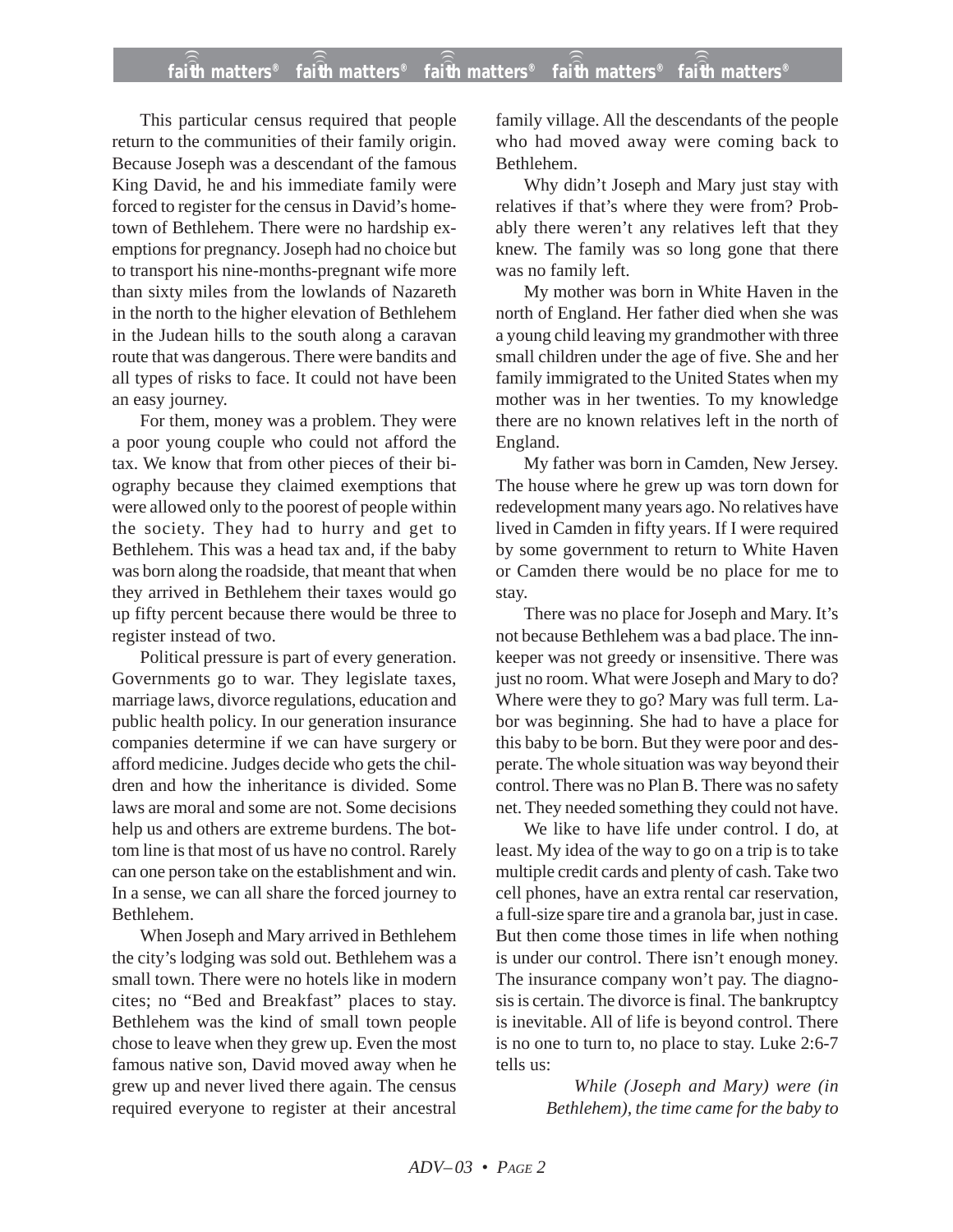*be born, and she gave birth to her firstborn, a son. She wrapped him in cloths and placed him in a manger, because there was no room for them in the inn.*

Joseph and Mary were not the only ones having an out-of-control Christmas. According to Luke 2:8-9,

> *And there were shepherds living out in the fields nearby, keeping watch over their flocks at night. An angel of the Lord appeared to them, and the glory of the Lord shone around them, and they were terrified.*

They were terrified. That is as beyond control as life gets. These shepherds were poor ordinary people. They were doing their jobs—living out in the fields while the town was busy and full of people. Life was hard but routine and predictable. Sometimes boring can be good. Suddenly they were caught in the headlights of an angel. The glory of God surrounded them so there was no place to escape. This was not their doing. This was totally out of their control.

Terror is intense fear, extreme anxiety, rough breathing, pacing hearts, sweat-covered hands. Although the angel meant well he started out as a terrorist as far as those shepherds were concerned. How helpless they must have felt. They were caught in the crosshairs of God and there was nothing they could do. Life was beyond their control.

And so in the Christmas story in Luke 2:10-11, to those whose lives were out of control, the angel announced the joy of Jesus: "*Do not be afraid. I bring you good news of great joy that will be for all the people. Today in the town of David a Savior has*

*been born to you; he is Christ the Lord."*

How could the birth of a baby, Jesus, possibly be good news of great joy when life is out-ofcontrol? The answer is powerful and profound. Jesus has control. He will handle what we cannot. He will do what we cannot do. He is more powerful than the government. He will make room where there is no vacancy. Jesus will settle the terrified heart.

To be a Christian is to trust Jesus to take control. It is to be responsible for those areas of life that we can control, but then leaving the rest to him. It is the deep conviction that Jesus will handle what we cannot and he will do it well.

Do you remember that UCLA researcher's definition of joy? It is the ability to adjust to things beyond our control. This is not surrender and it is not fatalism. It is faith. Joy is adjusting to Jesus. It is adjusting to Jesus' salvation, believing in him to save us from our sins. We can't fix our sins and secure our own eternal destiny, so we adjust to Jesus' salvation. We adjust to his teaching. We believe what he says. And we adjust to Jesus' leadership. We obey what he wants us to do.

There is a sense in which we can never experience the joy of Jesus until life goes beyond our control. As Christians we deeply trust Jesus for great good no matter when or what. In the best and worst, the happiest and saddest, we trust the control of Jesus and have joy. Joy, not happiness. Joy in Jesus not in circumstances. "*Do not be afraid. I bring you good news of great joy that will be for all the people. Today in the town of David a Savior has been born to you; he is Christ the Lord."*

"But," you say, "they could walk into town and see this baby. They could reach out and touch

*There is a sense in which we can never experience the joy of Jesus until life goes beyond our control.*

Jesus. That's where they got their joy. But, what about us? We can't go anyplace and see him. We can't touch him." Well, good news! The angel's message is for those of us whose lives are out of control. With that in mind St.

Peter wrote in I Peter 1:8, "*Though you have not seen him, you love him; and even though you do not see him now, you believe in him and are filled with an inexpressible and glorious joy."*

There are those who say that the worst years in the entire history of Europe were during a period called The Thirty Years war from 1618 until